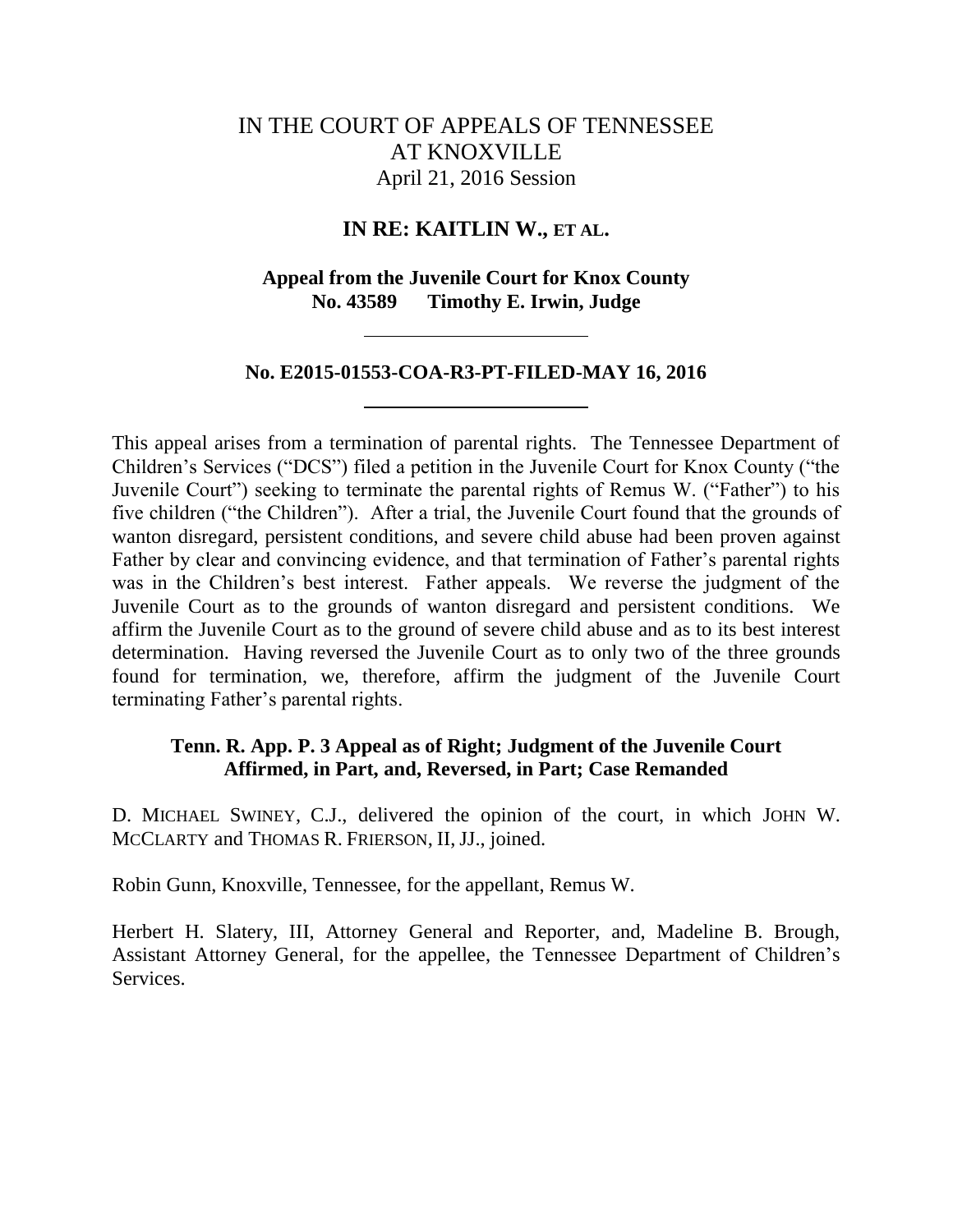## **OPINION**

#### **Background**

The Children in this case have had a long and troubled family history with multiple instances of DCS intervention. Kaitlin, born July 1999, has a learning disability. The remaining children have a different mother than Kaitlin: Tanner, born October 2007; twins Jericho and Jeremiah, born August 2010; and Kloe, born May 2012.<sup>1</sup> DCS first became involved with this family in 2009 when DCS filed a petition requesting no contact and compliance based upon allegations that Kaitlin and Tanner were in danger of abuse. Several trial home placements were attempted for the Children, some of whom were born during the pendency of the case. The main issue necessitating DCS involvement centered on Father's abuse of drugs—specifically, prescription pain medication. Investigations by DCS revealed missing pills and incorrect pill counts. Nevertheless, Father was granted additional opportunities to parent the Children on the condition of and in reliance upon his assertions that he no longer took prescription pain medications. After a dramatic drug-related incident in July 2014, the Children were removed from Father for the final time.

In September 2014, DCS filed a petition seeking to terminate Father's parental rights to the Children. This case was tried in July and August 2015. The central testimony focused on the incident leading to the final removal of the Children from Father. On July 22, 2014, Father stopped by a Pilot convenience store and sent Kaitlin in to purchase a bottle of water. This was no ordinary errand for a child, however. Kaitlin knew from previous occurrences that Father used bottles of water to facilitate the injection of his pain medication. Afterwards, Father drove to Carter Park with Kaitlin and Tanner, then ages fifteen and six.

What happened at the park that day materially is undisputed. Father proceeded to inject drugs intravenously and, ultimately, entered into a state of stupor or total unconsciousness. Kaitlin and Tanner, meanwhile, were without adult supervision for eight to ten hours. When Kaitlin checked on Father, he had passed out and could not be awakened. Kaitlin called a relative for help, but no one removed the children from the park. During this episode, Father remained inside the vehicle. An unidentified adult male, apparently sober, was with Father in the car. Kaitlin and Tanner remained outside of the vehicle. Nevertheless, the vehicle was accessible to Kaitlin and Tanner during this time. Eventually, the police arrived. The officers found Father intoxicated. Inside the vehicle were needles and bottles of pills strewn about. Father was arrested.

 $<sup>1</sup>$  The mothers of the Children are not parties to this appeal.</sup>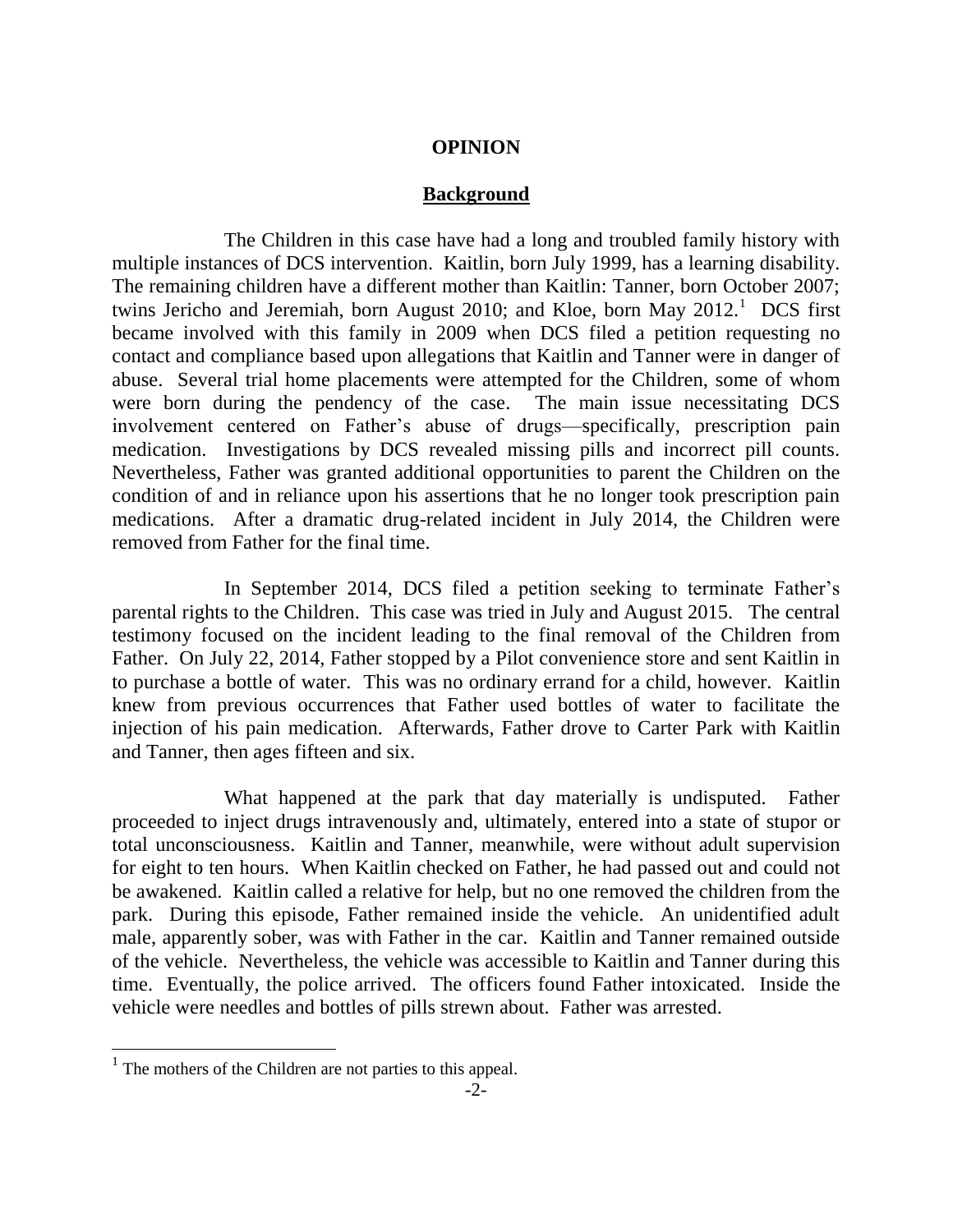The Children were removed from Father's care. Father later pled guilty to public intoxication and was sentenced to no jail time. The undisputed testimony at trial is that the Children are thriving in their respective pre-adoptive homes after being removed from Father's care this final time.

In December 2015, the Juvenile Court entered its order terminating Father's parental rights to the Children. The Juvenile Court found, by clear and convincing evidence, that the grounds of severe child abuse, wanton disregard, and persistent conditions had been proven against Father, and, also by clear and convincing evidence, that termination of Father's parental rights was in the Children's best interest. We quote from the Juvenile Court's order, first as pertinent to grounds for termination:

[(Ground 1) severe child abuse by Father against children Kaitlin and Tanner]

In the instant case, there is no question that the children, Kaitlin and Tanner [W.], were not physically injured during the course of the events that occurred on July 22, 2014; however, the fact that they were not physically harmed, in no way diminishes the risk of serious bodily injury or death to which these two children were exposed by the actions of their father on the evening of July 22, 2014. The evidence of what occurred on that day is uncontroverted. [Father] drove Kaitlin and Tanner to a community park for the purpose of injecting powerful prescription medications into his veins. Upon injecting one or more of the prescription medications he brought with him, morphine sulfate, oxycodone, and/or alprazolam, [Father] became unconscious for period of time, leaving his two children to fend for themselves. Although Kaitlin was 15 years old at the time, her diminished cognitive capacity rendered her an inappropriate sole caregiver for her six-year-old little brother, Tanner. Becoming unconscious and leaving the children to their own devices, exposed the children to a dangerous and unpredictable environment in that they had essentially no adult supervision and protection to keep dangerous individuals at bay or to steer the children clear of whatever physical dangers may have been present at the park. Furthermore, Kaitlin's testimony established that when she returned to her father's car, she saw several tablets of medication lying about unsecured in the car. She further testified that this prescription medication that was loose in the car would have been within Tanner's reach had he been in the car. This presence of the unsecured prescription medications also presented a substantial risk or danger of serious bodily injury or death to Kaitlin and Tanner [W.]. Accordingly, this Court is of the opinion that the Department of Children's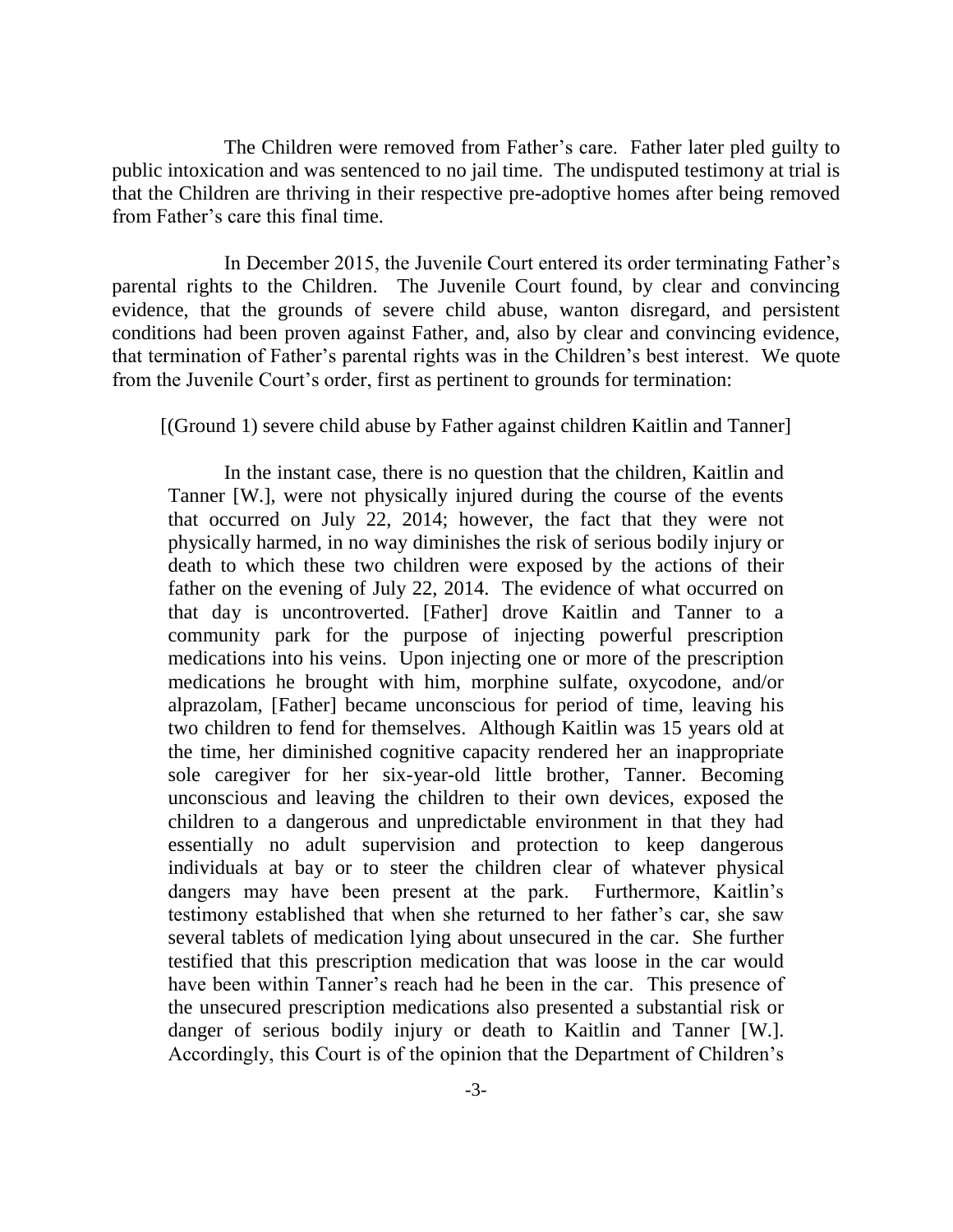Services has presented clear and convincing proof of severe child abuse on the part of the father, [Father], against his children, Kaitlin and Tanner [W.], that meets the definition of T.C.A.  $\S 37$ -1-102(b)(21)(A), and as such, the Department has successfully established T.C.A.  $\S$  36-1-113(g)(4) as a ground for the termination of [Father's] parental rights to his five children, Kaitlin, Tanner, Jeremiah, Jericho and Kloe [W.].

#### [(Ground 2) wanton disregard]

Counsel for [Father] in her closing arguments informed the Court that [Father] was released from jail several hours after his arrest and that ultimately his criminal charges stemming from the events of July 22, 2014 were dismissed. [Father's] counsel further maintained that her client's brief period of incarceration was not sufficient or long enough to satisfy or constitute ―...part of the four months immediately preceding the institution of [the termination petition]" as required by T.C.A.  $\S$  36-1-102(1)(A)(iv). This Court rejects [Father's] argument. This Court chooses to read and interpret T.C.A. § 36-1-102(1)(A)(iv) using the plain meaning of the words chosen by this State's legislature. This Court is of the opinion that being in jail or incarcerated for any amount of time whether it be 10 minutes or 10 hours, certainly constitutes a part or portion of the four months preceding the filing of the action assuming that the filing of the action is timely.

\*\*\*

The child, Kaitlin, had witnessed her father engage in intravenous drug use several times over the preceding four to five years and she recalled that he would act "crazy" after injecting drugs. Even Kaitlin was acutely aware that she and her brother were not safe and that they needed help as evidenced by the phone call she made from the scene to a paternal aunt. This Court concludes that [Father's] conduct on July 22, 2014, involving his taking Kaitlin and Tanner to a community park so that he could abuse prescription medication by intravenous injection constitutes wanton disregard for the welfare of not only Kaitlin and Tanner, but for the welfare of all his children. The Court further finds by clear and convincing evidence that [Father] engaged in multiple acts in the year preceding his incarceration on July 22, 2014, constituting wanton disregard for the welfare of his children. The proof at trial established that (a) [Father] passed off urine samples collected from his children as his own for the purpose of deceiving this Court, the Department, and its providers; (b) [Father] frequently abused prescription medication including powerful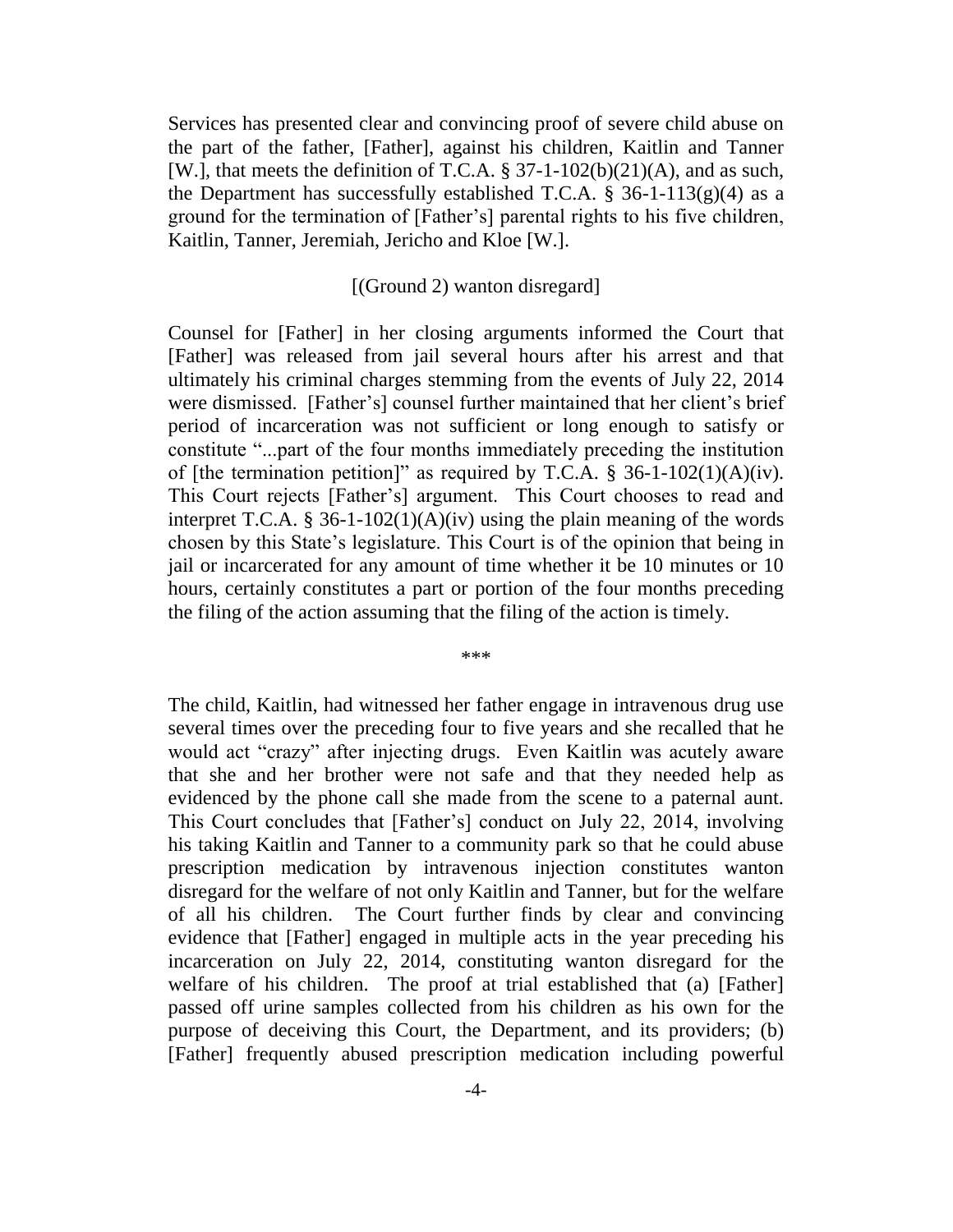opiates such as morphine sulfate while caring for the children; (c) [Father] lied to this Court, the Department, and its providers, about ceasing or quitting his use of prescription medication; (d) [Father] willfully violated the orders of this Court prohibiting the children from having unsupervised contact with Jesse [B.] and contact with Jennifer [P.] by allowing these two females to reside periodically in his home; (e) [Father] hid Jennifer [P.] and Jesse [B.] from the Department and its providers on home visits so that he would not be caught violating the orders of this Court; (f) [Father] instructed his child, Kaitlin, to lie to the Department and its representatives about his drug use and who was living in the home; (g) [Father] continued to engage in domestic violence with Jesse [B.] in the presence of the children; and (h) [Father] failed to meet the special medical needs of Kaitlin and Tanner after custody of the children had been returned to him.

### [(Ground 3) persistent conditions]

At the time the Department's petition was filed, the [W.] children had been removed from their father, [Father], for two months and not the requisite period of six months. This Court, however, is of the opinion that [Father] orchestrated a campaign of deceit in 2013 and 2014 perpetrating a fraud upon the Court. [Father's] deceptive acts in 2013 resulted in the initiation of trial home placements of the children with him in the Summer of 2013 and ultimately the entry of two additional orders, the first on September 17, 2013 [Re: Tanner [W.]] and the second on October 15, 2013 [Re: Kaitlin, Jeremiah, Jericho and Kloe], restoring full legal and physical custody of the children to [Father]. But for [Father's] campaign of deceit, and given the parents' lack of progress toward reunification as determined by this Court on November 27, 2012, this Court would not have initiated a trial home placement with [Father] nor would it have restored legal and physical custody of the children to [Father] in the fall of 2013.

This Court has painstakingly outlined the numerous failed efforts of [Father] and Ms. [B.] at rectifying the issues that led to the children's removals that present a great risk of harm to the children's health and wellbeing. The Department, in this matter, has done more than go the extra mile in its attempts to reunify these children with their parents. These failed attempts at reunification lay at the feet of the parents and not the Department. If history truly is a predictor of the future, then the history in this case with respect to the parents suggest there is little or no chance that

\*\*\*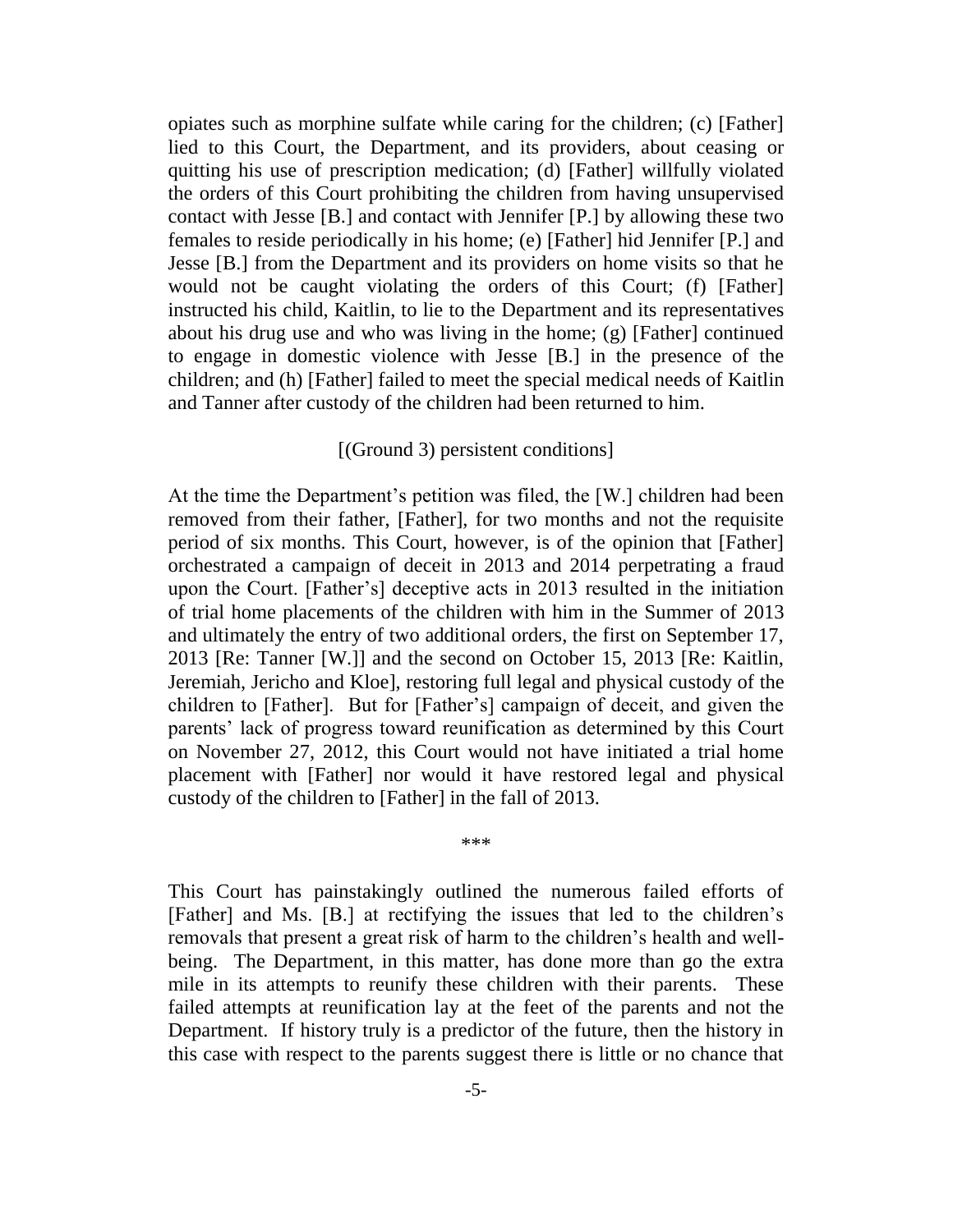the conditions of substance abuse and domestic violence will be remedied at an early date so that the children may be safely returned to the parents in the near future.

We next quote, in part, from the Juvenile Court's order pertaining to the Children's best interest:

This Court is of the opinion that to change the placement of the [W.] children at this point in time would have a devastating impact on the psychological well-being of all the children. Since January 2010, the [W.] children have been moved from pillar to post, and in and out of their parents' care. Kaitlin, Tanner, and Kloe [W.] have experienced more stability over the past twelve months than they have since first coming into the protective custody of the Department. They have thrived in a preadoptive home. The twins, Jeremiah and Jericho, have been fortunate enough to be placed in the same foster home where they have resided each time they come into custody beginning on November 28, 2010. Their foster mother and father are the most constant and reliable persons in their lives. Even during the year of July 2013 through July 2014, [Father] relied on the twins' foster parents to care for the twins two to three weeks out of every month. The twins' foster parents are in essence the only true parents the twins have ever known.

The Court has concluded that [Father] engaged in numerous acts constituting wanton disregard for the welfare of his children and committed severe child abuse against Kaitlin and Tanner [W.] on July 22, 2014, under circumstances previously described in this order. Likewise, this Court determined that Jesse [B.] committed severe child abuse against Kloe [W.], through her opiate abuse during the course of her pregnancy with the child, knowing such abuse placed her child in danger of serious bodily harm. Furthermore, during the years of 2013 and 2014, Kaitlin's testimony established that she witnessed her father's intravenous substance abuse and domestic violence between her father and Ms. [B.] in the family home, which this Court considers to be on going emotional and psychological abuse by the parents of all the children who were present.

\*\*\*

Father timely appealed to this Court.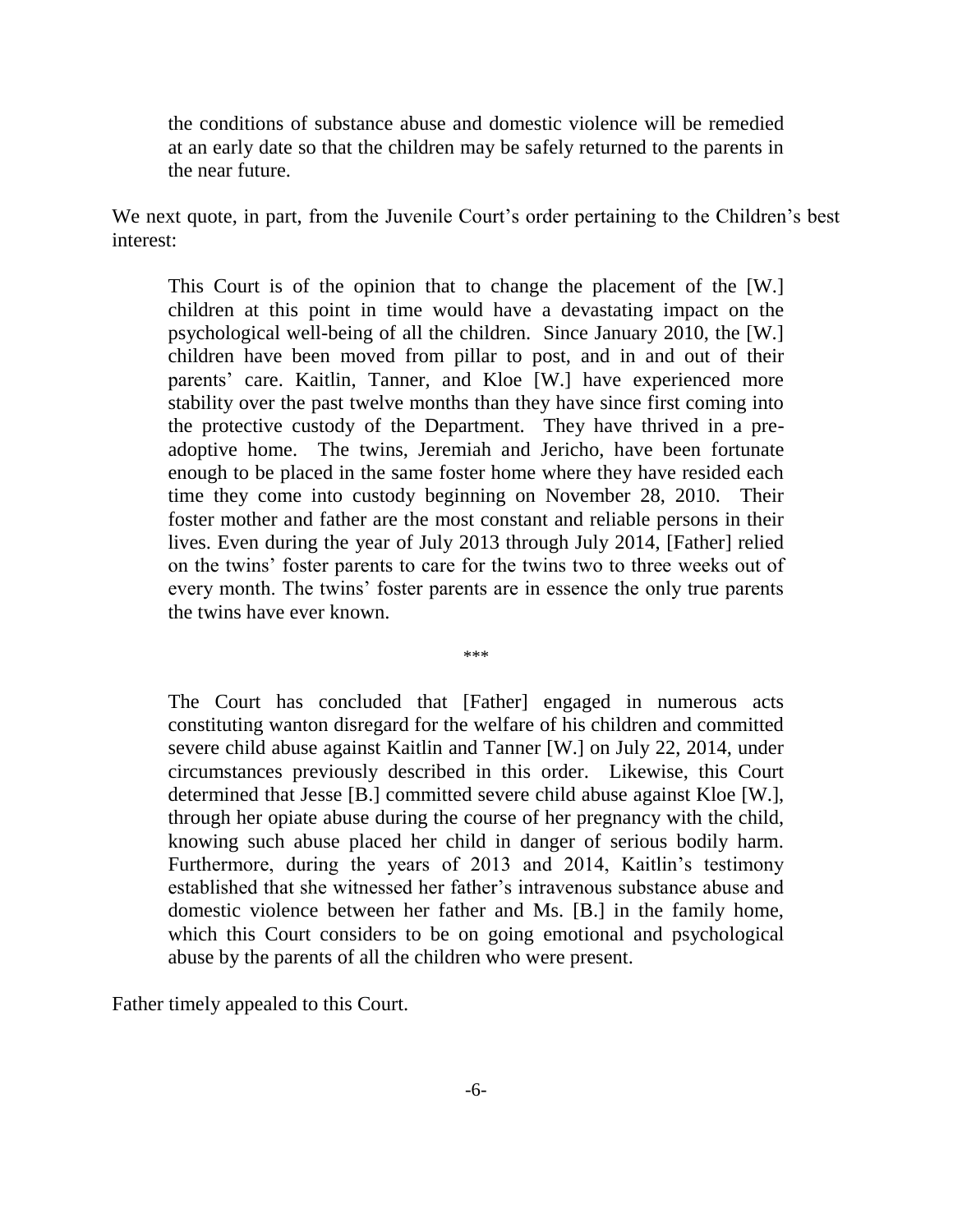### **Discussion**

Although not stated exactly as such, Father raises the following issues on appeal: 1) whether the Juvenile Court erred in finding the ground of wanton disregard when Father was incarcerated for less than 24 hours; 2) whether the Juvenile Court erred in finding the ground of persistent conditions when the Children had not been removed from Father's home for a period of at least six months; and, 3) whether the Juvenile Court erred in finding the ground of severe child abuse based upon Father's drug abuse incident at the park. Although Father does not appeal the Juvenile Court's finding of best interest, we review it nevertheless.

Our Supreme Court recently reiterated the standard of review for cases involving termination of parental rights stating:

A parent's right to the care and custody of her child is among the oldest of the judicially recognized fundamental liberty interests protected by the Due Process Clauses of the federal and state constitutions.<sup>2</sup> *Troxel v. Granville*, 530 U.S. 57, 65 (2000); *Stanley v. Illinois*, 405 U.S. 645, 651 (1972); *In re Angela E.*, 303 S.W.3d 240, 250 (Tenn. 2010); *In re Adoption of Female Child*, 896 S.W.2d 546, 547-48 (Tenn. 1995); *Hawk v. Hawk*, 855 S.W.2d 573, 578-79 (Tenn. 1993). But parental rights, although fundamental and constitutionally protected, are not absolute. *In re Angela E.*, 303 S.W.3d at 250. "'[T]he [S]tate as *parens patriae* has a special duty to protect minors . . . .' Tennessee law, thus, upholds the [S]tate's authority as *parens patriae* when interference with parenting is necessary to prevent serious harm to a child.‖ *Hawk*, 855 S.W.2d at 580 (quoting *In re Hamilton*, 657 S.W.2d 425, 429 (Tenn. Ct. App. 1983)); *see also Santosky v. Kramer*, 455 U.S. 745, 747 (1982); *In re Angela E.*, 303 S.W.3d at 250. ―When the State initiates a parental rights termination proceeding, it seeks not merely to infringe that fundamental liberty interest, but to end it." *Santosky*, 455 U.S. at 759. "Few consequences of judicial action are so grave as the severance of natural family ties." *Id.* at 787; see also M.L.B. *v. S.L.J.*, 519 U.S. 102, 119 (1996). The parental rights at stake are "far more precious than any property right." *Santosky*, 455 U.S. at 758-59. Termination of parental rights has the legal effect of reducing the parent to

<sup>&</sup>lt;sup>2</sup> U.S. Const. amend. XIV § 1 ("[N]or shall any State deprive any person of life, liberty, or property, without due process of law . . . ."). Similarly, article 1, section 8 of the Tennessee Constitution states ―[t]hat no man shall be taken or imprisoned, or disseized of his freehold, liberties or privileges, or outlawed, or exiled, or in any manner destroyed or deprived of his life, liberty or property, but by the judgment of his peers or the law of the land."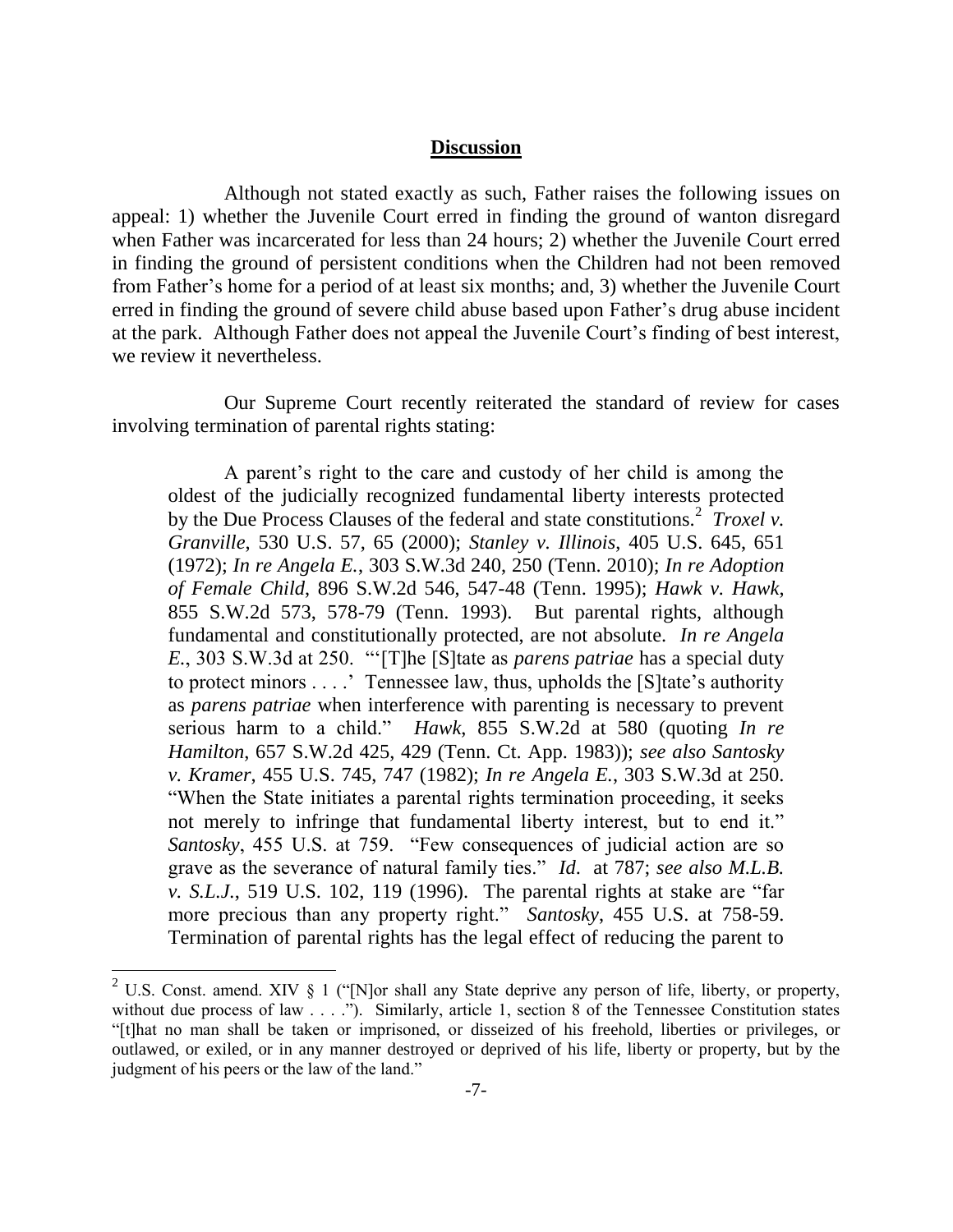the role of a complete stranger and of "severing forever all legal rights and obligations of the parent or guardian of the child." Tenn. Code Ann. § 36-1-113(l)(1); *see also Santosky*, 455 U.S. at 759 (recognizing that a decision terminating parental rights is "*final* and irrevocable"). In light of the interests and consequences at stake, parents are constitutionally entitled to ―fundamentally fair procedures‖ in termination proceedings. *Santosky*, 455 U.S. at 754; *see also Lassiter v. Dep't of Soc. Servs. of Durham Cnty., N.C.*, 452 U.S. 18, 27 (1981) (discussing the due process right of parents to fundamentally fair procedures).

Among the constitutionally mandated "fundamentally fair procedures" is a heightened standard of proof  $-$  clear and convincing evidence. *Santosky*, 455 U.S. at 769. This standard minimizes the risk of unnecessary or erroneous governmental interference with fundamental parental rights. *Id*.; *In re Bernard T.*, 319 S.W.3d 586, 596 (Tenn. 2010). ―Clear and convincing evidence enables the fact-finder to form a firm belief or conviction regarding the truth of the facts, and eliminates any serious or substantial doubt about the correctness of these factual findings." In re *Bernard T.*, 319 S.W.3d at 596 (citations omitted). The clear-andconvincing-evidence standard ensures that the facts are established as highly probable, rather than as simply more probable than not. *In re Audrey S.*, 182 S.W.3d 838, 861 (Tenn. Ct. App. 2005); *In re M.A.R.*, 183 S.W.3d 652, 660 (Tenn. Ct. App. 2005).

Tennessee statutes governing parental termination proceedings incorporate this constitutionally mandated standard of proof. Tennessee Code Annotated section 36-1-113(c) provides:

Termination of parental or guardianship rights must be based upon:

- (1) A finding by the court by clear and convincing evidence that the grounds for termination of parental or guardianship rights have been established; and
- (2) That termination of the parent's or guardian's rights is in the best interests of the child.

This statute requires the State to establish by clear and convincing proof that at least one of the enumerated statutory grounds<sup>3</sup> for termination exists

 $3$  Tenn. Code Ann. § 36-1-113(g)(1)-(13).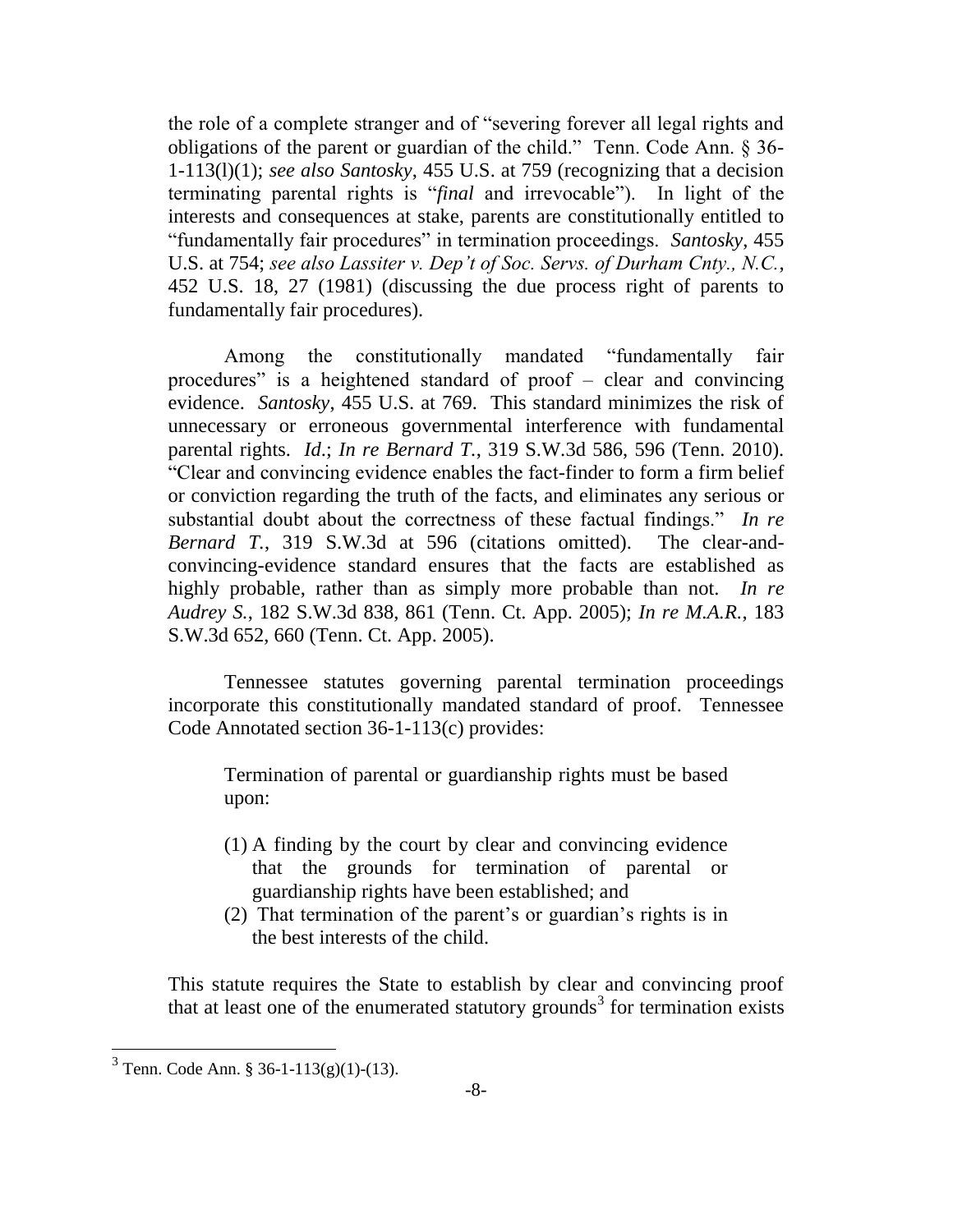and that termination is in the child's best interests. *In re Angela E.*, 303 S.W.3d at 250; *In re F.R.R., III*, 193 S.W.3d 528, 530 (Tenn. 2006); *In re Valentine*, 79 S.W.3d 539, 546 (Tenn. 2002). "The best interests analysis is separate from and subsequent to the determination that there is clear and convincing evidence of grounds for termination." In re Angela E., 303 S.W.3d at 254. Although several factors relevant to the best interests analysis are statutorily enumerated, $4$  the list is illustrative, not exclusive. The parties are free to offer proof of other relevant factors. *In re Audrey S.*, 182 S.W.3d at 878. The trial court must then determine whether the combined weight of the facts "amount[s] to clear and convincing evidence that termination is in the child's best interest." In re Kaliyah S., 455 S.W.3d 533, 555 (Tenn. 2015). These requirements ensure that each parent receives the constitutionally required "individualized determination that a parent is either unfit or will cause substantial harm to his or her child before the fundamental right to the care and custody of the child can be taken away.‖ *In re Swanson*, 2 S.W.3d 180, 188 (Tenn. 1999).

Furthermore, other statutes impose certain requirements upon trial courts hearing termination petitions. A trial court must "ensure that the hearing on the petition takes place within six (6) months of the date that the petition is filed, unless the court determines an extension is in the best interests of the child." Tenn. Code Ann.  $\S$  36-1-113(k). A trial court must "enter an order that makes specific findings of fact and conclusions of law within thirty (30) days of the conclusion of the hearing." *Id*. This portion of the statute requires a trial court to make "findings of act and conclusions" of law as to whether clear and convincing evidence establishes the existence of each of the grounds asserted for terminating [parental] rights." *In re Angela E.*, 303 S.W.3d at 255. "Should the trial court conclude that clear and convincing evidence of ground(s) for termination does exist, then the trial court must also make a written finding whether clear and convincing evidence establishes that termination of [parental] rights is in the [child's] best interests." *Id.* If the trial court's best interests analysis "is based on additional factual findings besides the ones made in conjunction with the grounds for termination, the trial court must also include these findings in the written order." *Id*. Appellate courts "may not conduct de novo review of the termination decision in the absence of such findings." *Id*. (citing *Adoption Place, Inc. v. Doe*, 273 S.W.3d 142, 151 & n.15 (Tenn. Ct. App. 2007)).

<sup>4</sup> Tenn. Code Ann. § 36-1-113(i).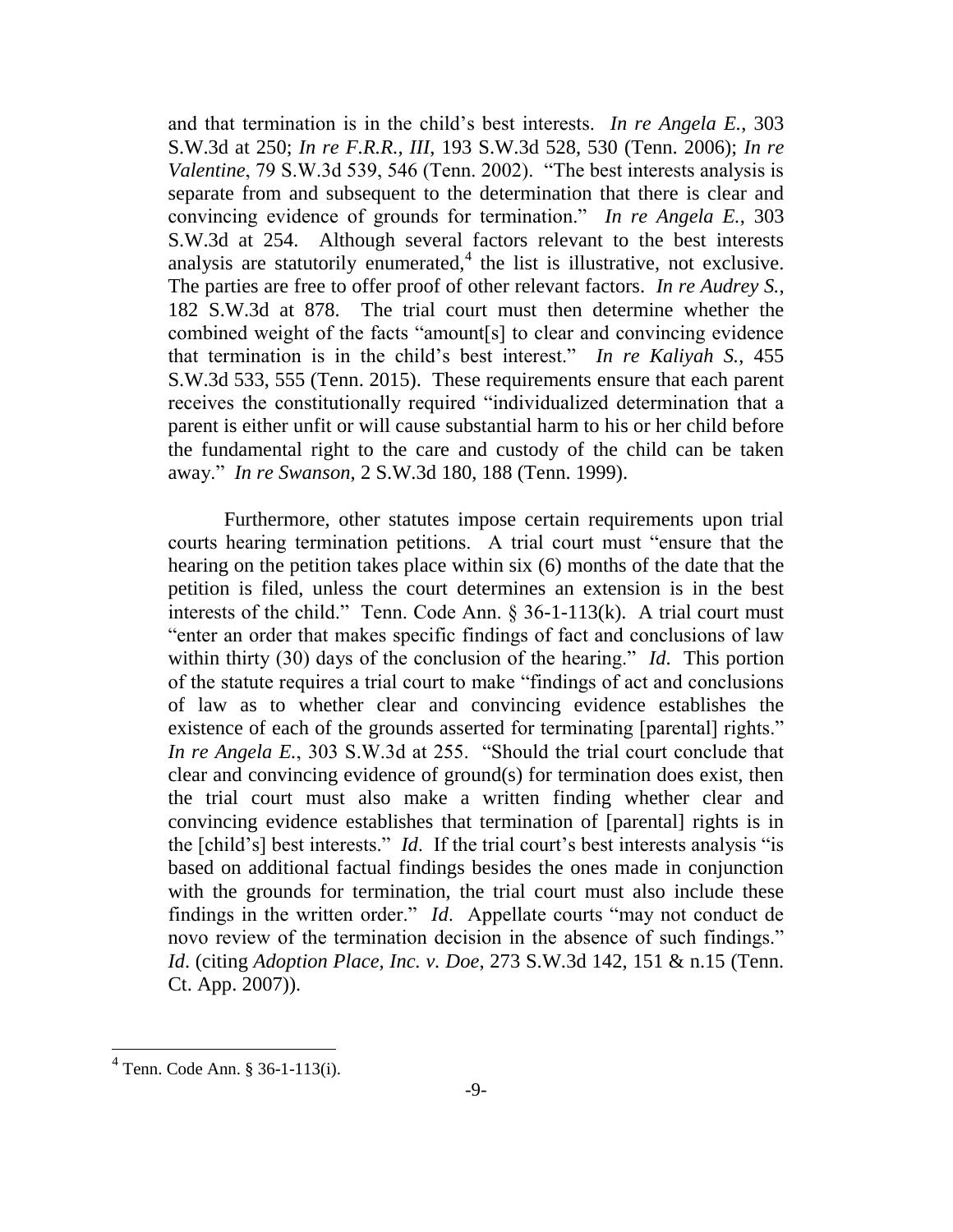#### *B. Standards of Appellate Review*

An appellate court reviews a trial court's findings of fact in termination proceedings using the standard of review in Tenn. R. App. P. 13(d). *In re Bernard T.*, 319 S.W.3d at 596; *In re Angela E.*, 303 S.W.3d at 246. Under Rule 13(d), appellate courts review factual findings de novo on the record and accord these findings a presumption of correctness unless the evidence preponderates otherwise. *In re Bernard T.*, 319 S.W.3d at 596; *In re M.L.P.*, 281 S.W.3d 387, 393 (Tenn. 2009); *In re Adoption of A.M.H.*, 215 S.W.3d 793, 809 (Tenn. 2007). In light of the heightened burden of proof in termination proceedings, however, the reviewing court must make its own determination as to whether the facts, either as found by the trial court or as supported by a preponderance of the evidence, amount to clear and convincing evidence of the elements necessary to terminate parental rights. *In re Bernard T.*, 319 S.W.3d at 596-97. The trial court's ruling that the evidence sufficiently supports termination of parental rights is a conclusion of law, which appellate courts review de novo with no presumption of correctness. *In re M.L.P.*, 281 S.W.3d at 393 (quoting *In re Adoption of A.M.H.*, 215 S.W.3d at 810). Additionally, all other questions of law in parental termination appeals, as in other appeals, are reviewed de novo with no presumption of correctness. *In re Angela E.*, 303 S.W.3d at 246.

*In re: Carrington H.*, No. M2014-00453-SC-R11-PT, 2016 WL 819593, \_\_\_ S.W.3d \_\_\_ (Tenn. Jan. 29, 2016) (footnotes in original but renumbered), *pet. for cert. docketed* (April 27, 2016).

We first address whether the Juvenile Court erred in finding the ground of wanton disregard when Father was incarcerated for less than 24 hours. Father, arguing that his brief time spent in custody does not serve as a trigger for the ground of wanton disregard, cites to *In re: Courtney N.* where this Court expounded upon the criteria for "incarceration" contained in Tenn. Code Ann.  $\S$  36-1-102(1)(A)(iv). We stated:

Returning to the case at bar, nowhere in its opinion, or its findings in support thereof, did the trial court reference Section  $36-1-102(1)(A)(iv)$  or find that it applied to Mother, who spent a total of six or seven hours during one day in jail in the months before the petition was filed. On our considered review, we conclude that this does not place Mother within the class of "incarcerated or recently incarcerated parents" to which Tenn. Code Ann.  $36-1-102(1)(A)(iv)$  applies. Accordingly, the trial court erred in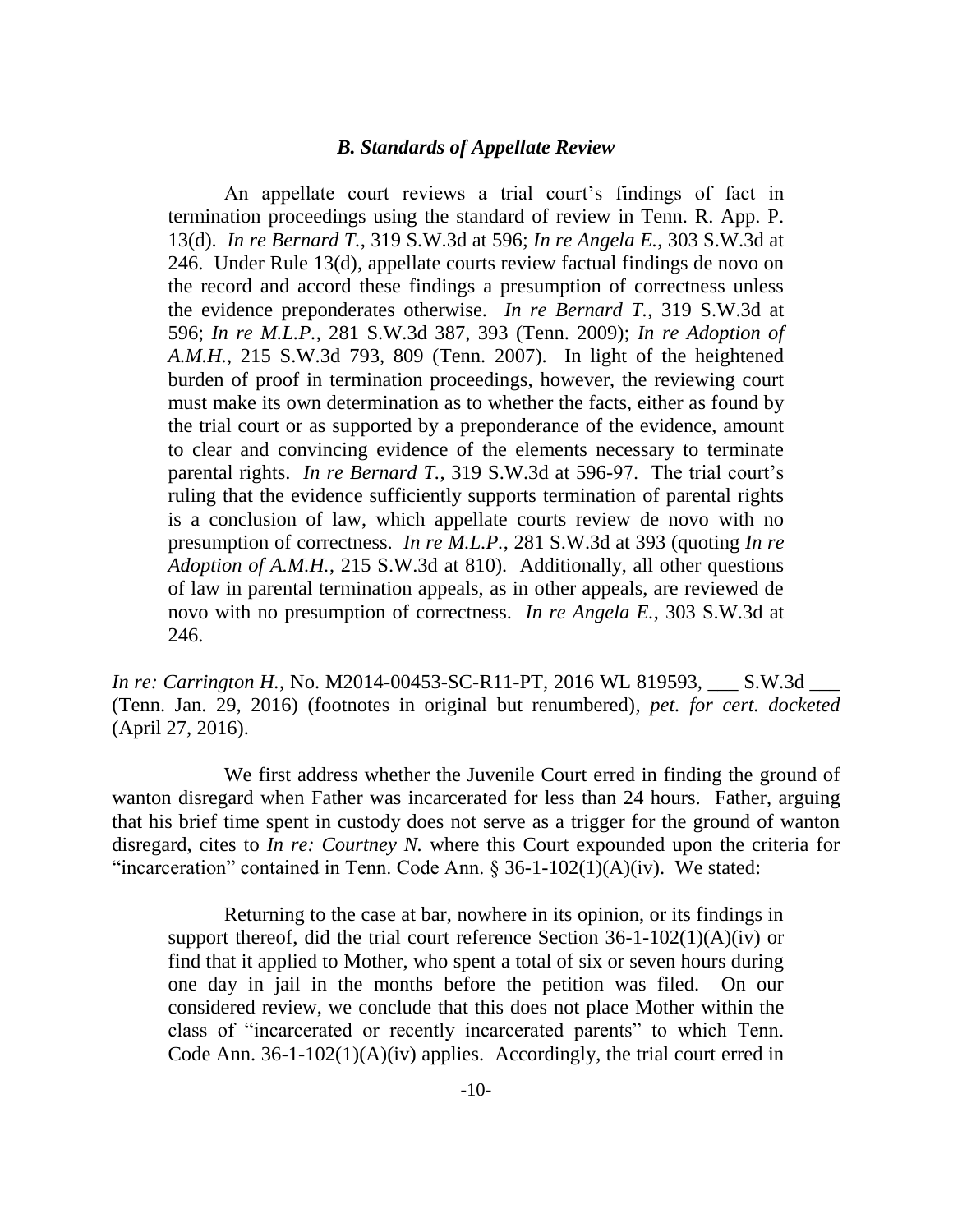terminating Mother's rights on the ground of abandonment based on ―conduct prior to incarceration which exhibits a wanton disregard for the welfare of the child" pursuant to Section  $36-1-102(1)(A)(iv)$ . This ground is hereby vacated.

*In re: Courtney N.*, No. E2012-01642-COA-R3-PT, 2013 WL 2395003, at \*7 (Tenn. Ct. App. May 31, 2013), *no appl. perm. appeal filed*.

DCS argues, and the Juvenile Court agrees, that the statute requires no minimum time period of incarceration, only that the parent was incarcerated. As pertinent, Tenn. Code Ann. § 36-1-113(g)(1) provides:

(g) Initiation of termination of parental or guardianship rights may be based upon any of the grounds listed in this subsection (g). The following grounds are cumulative and non-exclusive, so that listing conditions, acts or omissions in one ground does not prevent them from coming within another ground:

(1) Abandonment by the parent or guardian, as defined in § 36-1-102, has occurred;

Tenn. Code Ann. § 36-1-113(g)(1) (Supp. 2015). In pertinent part, Tenn. Code Ann. § 36-1-102 provides:

(1)(A) For purposes of terminating the parental or guardian rights of a parent or parents or a guardian or guardians of a child to that child in order to make that child available for adoption, "abandonment" means that:

\* \* \*

(iv) A parent or guardian is incarcerated at the time of the institution of an action or proceeding to declare a child to be an abandoned child, or the parent or guardian has been incarcerated during all or part of the four (4) months immediately preceding the institution of such action or proceeding, and either has willfully failed to visit or has willfully failed to support or has willfully failed to make reasonable payments toward the support of the child for four (4) consecutive months immediately preceding such parent's or guardian's incarceration, or the parent or guardian has engaged in conduct prior to incarceration that exhibits a wanton disregard for the welfare of the child; or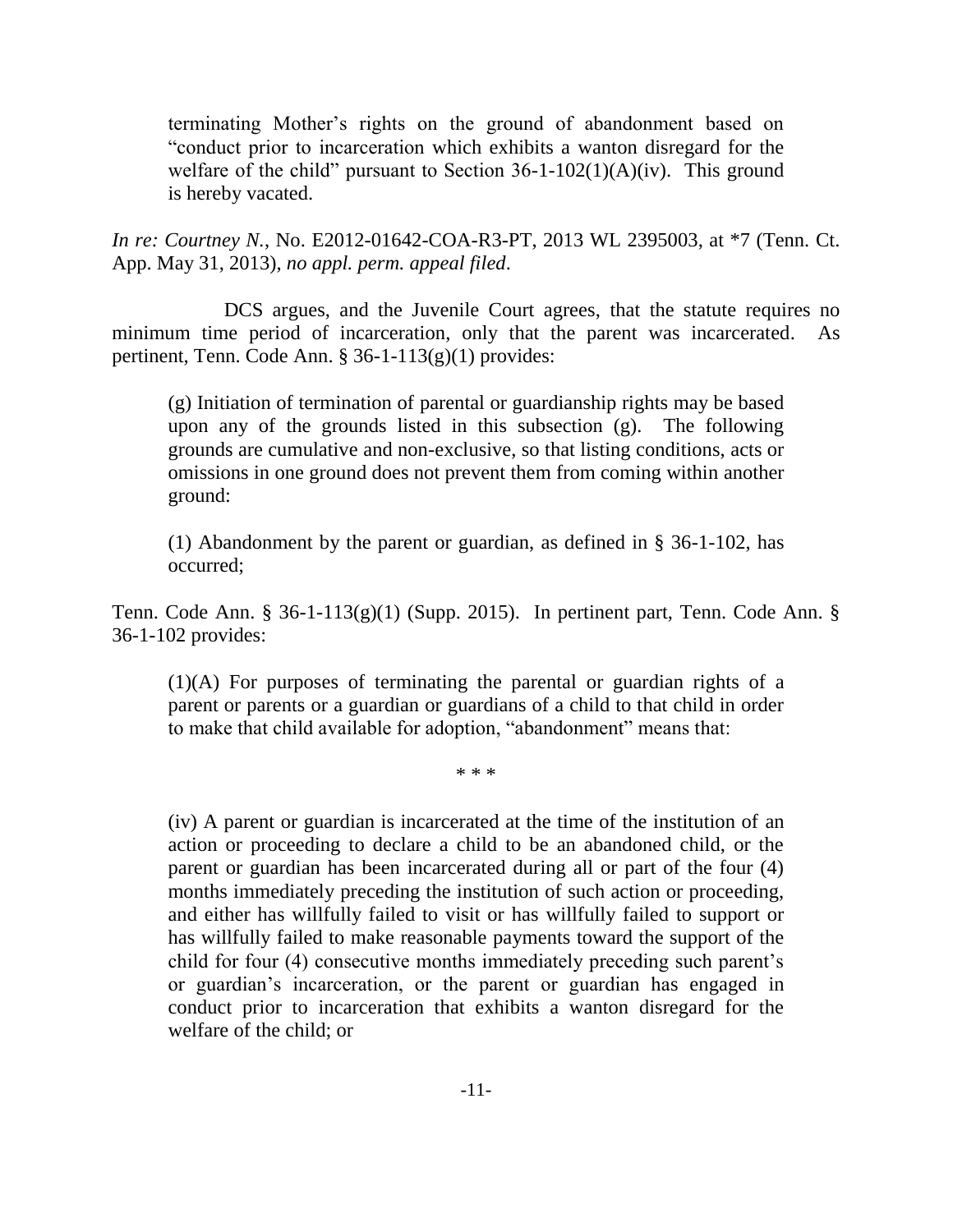Tenn. Code Ann. § 36-1-102(1)(A)(iv) (Supp. 2015).

DCS correctly states the statute. However, this Court took the reasoned position in *In re: Courtney N.* that a parent spending a few hours in jail does not rise to the level our General Assembly intended in establishing the ground of wanton disregard. DCS asks that we depart from *In re: Courtney N.* We decline to do so. In the present case, Father bonded out and never was sentenced to jail or prison. Father submits that the time he spent in police custody was less than 24 hours, a position DCS does not contradict. Indeed, DCS acknowledges that there is no proof as to the length of time Father spent in jail, only that he did in fact enter police custody when he was arrested. This fact, or absence of fact, also supports Father's position on this issue.

In keeping with *In re: Courtney N.*, we decline to find, particularly in the absence of adequate proof in the record, that Father's entry into police custody and apparent brief incarceration thereafter suffice to trigger the examination of preincarceration conduct relative to the ground of wanton disregard. We find and hold that Father's brief incarceration resulting solely from his arrest and not any court-imposed sentence of incarceration does not place Father "within the class of 'incarcerated or recently incarcerated parents' to which Tenn. Code Ann.  $36-1-102(1)(A)(iv)$  applies." *In re: Courtney N.*, 2013 WL 2395003, at \*7. We reverse the judgment of the Juvenile Court as to the ground of wanton disregard.

We next address whether the Juvenile Court erred in finding the ground of persistent conditions when the Children had not been removed from Father's home for a period of at least six months. As pertinent to this issue, Tenn. Code Ann. § 36-1-  $113(g)(3)$  provides:

(3) The child has been removed from the home of the parent or guardian by order of a court **for a period of six (6) months** and:

(A) The conditions that led to the child's removal or other conditions that in all reasonable probability would cause the child to be subjected to further abuse or neglect and that, therefore, prevent the child's safe return to the care of the parent or parents or the guardian or guardians, still persist;

(B) There is little likelihood that these conditions will be remedied at an early date so that the child can be safely returned to the parent or parents or the guardian or guardians in the near future; and

(C) The continuation of the parent or guardian and child relationship greatly diminishes the child's chances of early integration into a safe, stable and permanent home;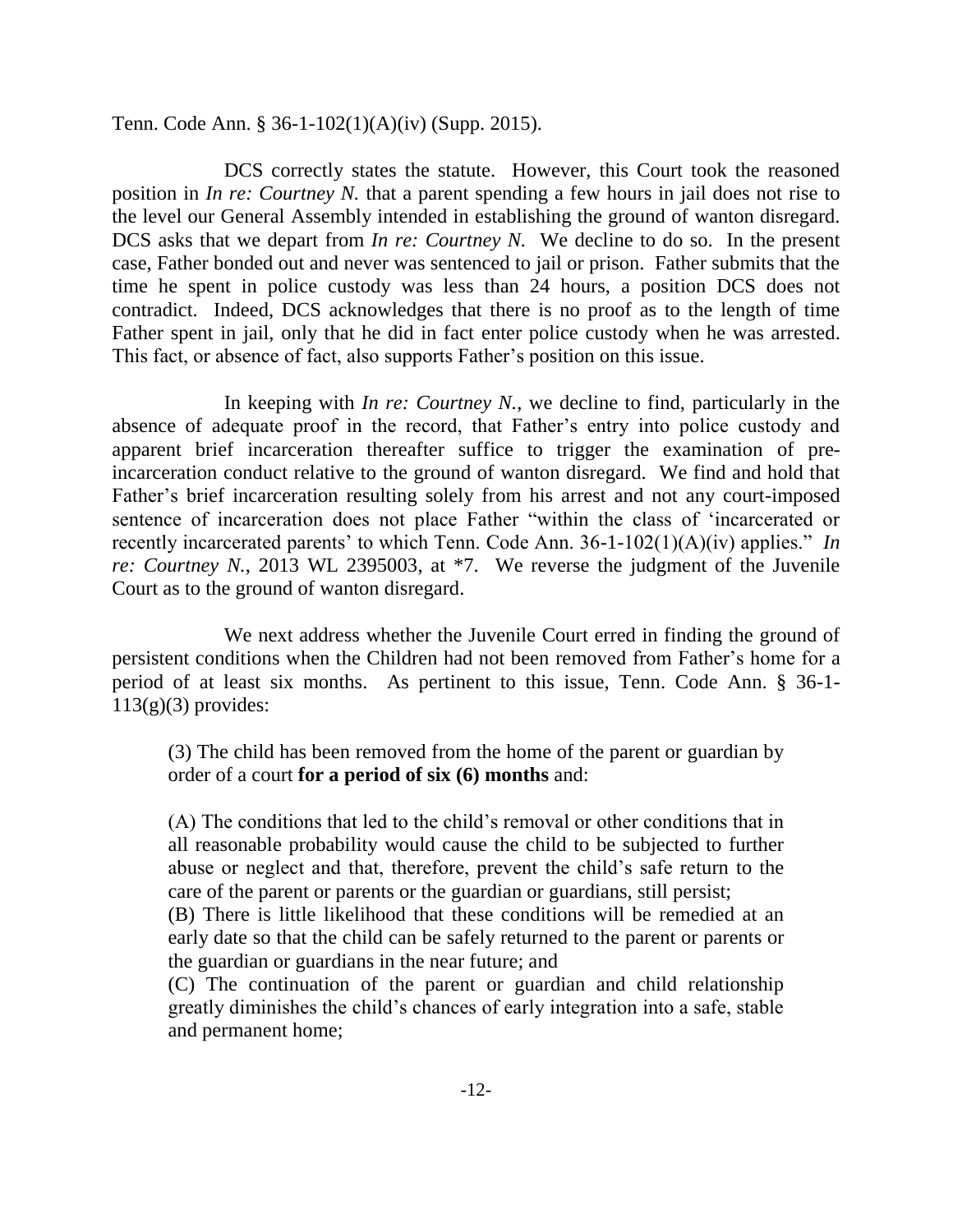Tenn. Code Ann. § 36-1-113(g)(3) (Supp. 2015)(emphasis added).

It is undisputed by the parties and the Juvenile Court that the Children were not removed from the home of Father for a period of six months or more. However, DCS argues, as found by the Juvenile Court, that Father engaged in a campaign of deceit regarding his drug abuse, and that the Juvenile Court never would have returned the Children to Father's care had it known that he continued to abuse drugs.

According to DCS, we should look to the "aggregate time" the Children were removed from Father over the long course of this case from circa 2010 through 2014. This is a novel argument, but DCS cites to no case law supporting such an expansive reading of the statute. The statute is quite clear on this point. One required element of persistent conditions is that the child has been removed from the home of the parent or guardian by court order for a period of at least six months. Deceit or no deceit, the statute is unambiguous as to this time requirement.

In the present case, the Children had been removed from the home of Father for less than three months when the petition to terminate parental rights was filed. Therefore, the ground of persistent conditions cannot be established here. We reverse the judgment of the Juvenile Court as to the ground of persistent conditions.

We next address whether the Juvenile Court erred in finding the ground of severe child abuse based upon the drug abuse incident at the park. In pertinent part, Tenn. Code Ann. § 36-1-113(g) provides:

(4) The parent or guardian has been found to have committed severe child abuse as defined in § 37-1-102, under any prior order of a court or is found by the court hearing the petition to terminate parental rights or the petition for adoption to have committed severe child abuse against the child who is the subject of the petition or against any sibling or half-sibling of such child, or any other child residing temporarily or permanently in the home of such parent or guardian;

Tenn. Code Ann. § 36-1-113(g)(4) (Supp. 2015). In pertinent part, Tenn. Code Ann. § 37-1-102 provides:

 $(21)$  "Severe child abuse" means:

(A)(i) The knowing exposure of a child to or the knowing failure to protect a child from abuse or neglect that is likely to cause serious bodily injury or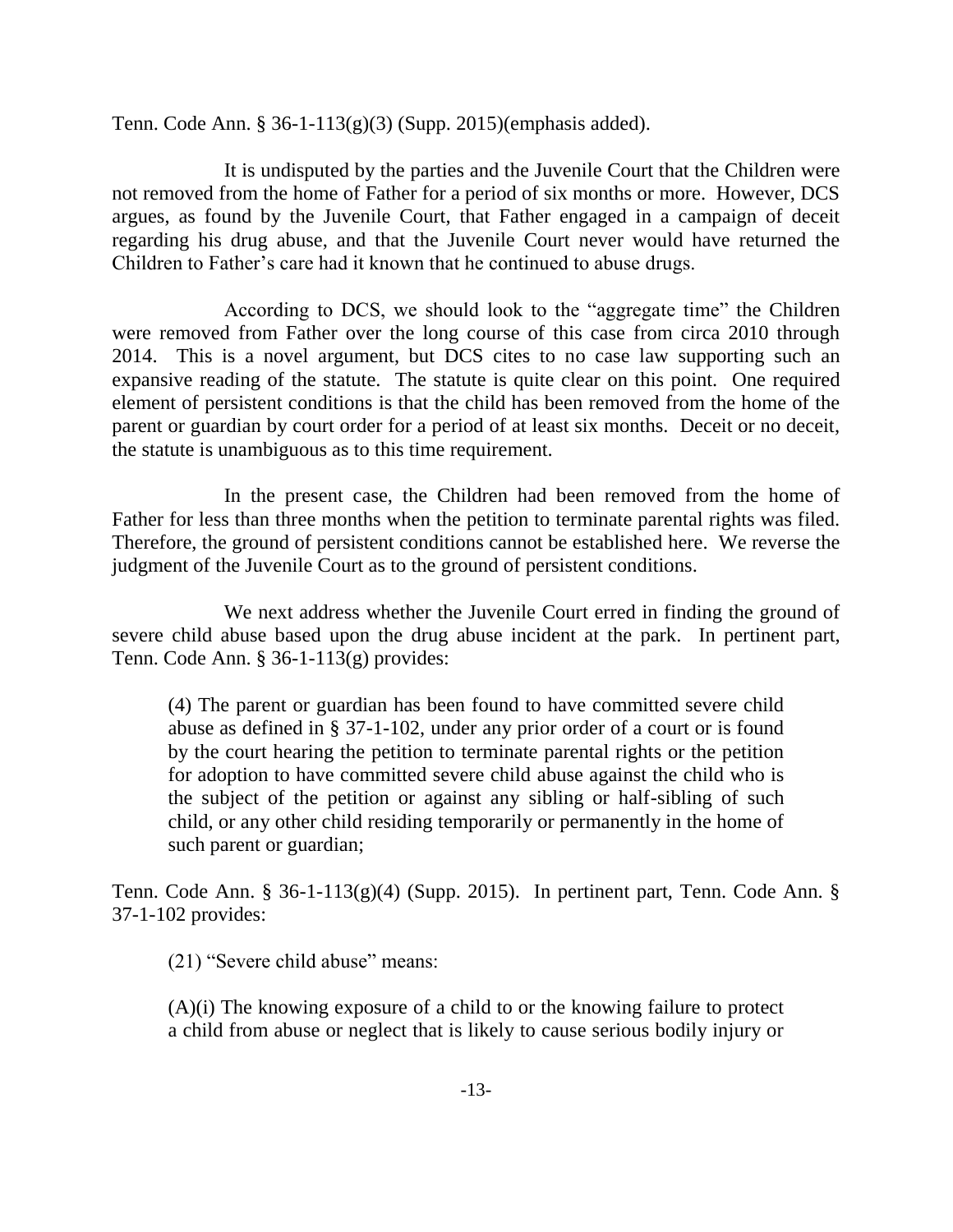death and the knowing use of force on a child that is likely to cause serious bodily injury or death;

(ii) "Serious bodily injury" shall have the same meaning given in  $\S$  39-15-402(d).

(B) Specific brutality, abuse or neglect towards a child that in the opinion of qualified experts has caused or will reasonably be expected to produce severe psychosis, severe neurotic disorder, severe depression, severe developmental delay or intellectual disability, or severe impairment of the child's ability to function adequately in the child's environment, and the knowing failure to protect a child from such conduct;

(C) The commission of any act towards the child prohibited by §§ 39-13- 502 – 39-13-504, 39-13-515, 39-13-522, 39-15-302, 39-15-402, and 39-17- 1005 or the knowing failure to protect the child from the commission of any such act towards the child; or

(D) Knowingly allowing a child to be present within a structure where the act of creating methamphetamine, as that substance is identified in § 39-17-  $408(d)(2)$ , is occurring;

Tenn. Code Ann. § 37-1-102 (b)(21) (2014).

 $\overline{\phantom{a}}$ 

The Juvenile Court's finding of severe child abuse was based upon the incident at the park where Father injected drugs intravenously and let the Children roam unattended for several hours. The record on appeal does not show that the Children physically were harmed during the episode. Nevertheless, the Children were exposed to serious dangers including serious bodily injury or death. Father's car, which was accessible to the Children, was littered with syringes and dangerous prescription medication. Father left his fifteen year old daughter, who struggles with a learning disability, to fend for herself and her six year old sibling for hours while he proceeded to abuse drugs. This shockingly irresponsible incident did not occur by chance. Father chose to embark on this sordid expedition, and in so doing, he exposed Kaitlin and Tanner to extreme and self-evident risks. It was only a matter of luck that Kaitlin and Tanner did not suffer serious bodily injury. We find, as did the Juvenile Court, that the ground of severe child abuse is proven against Father by the standard of clear and convincing evidence.<sup>5</sup>

<sup>&</sup>lt;sup>5</sup> Tanner and Kaitlin directly were subjected to severe child abuse, but this finding of severe child abuse applies to all of the Children. *See In re: Garvin M.*, E2013-02080-COA-R3-PT, 2014 WL 1887334, at \*4 (Tenn. Ct. App. May 9, 2014), *no appl. perm. appeal filed* (standing for the proposition that a finding of severe abuse as to one child may serve to terminate a parent's parental rights to that child's siblings).